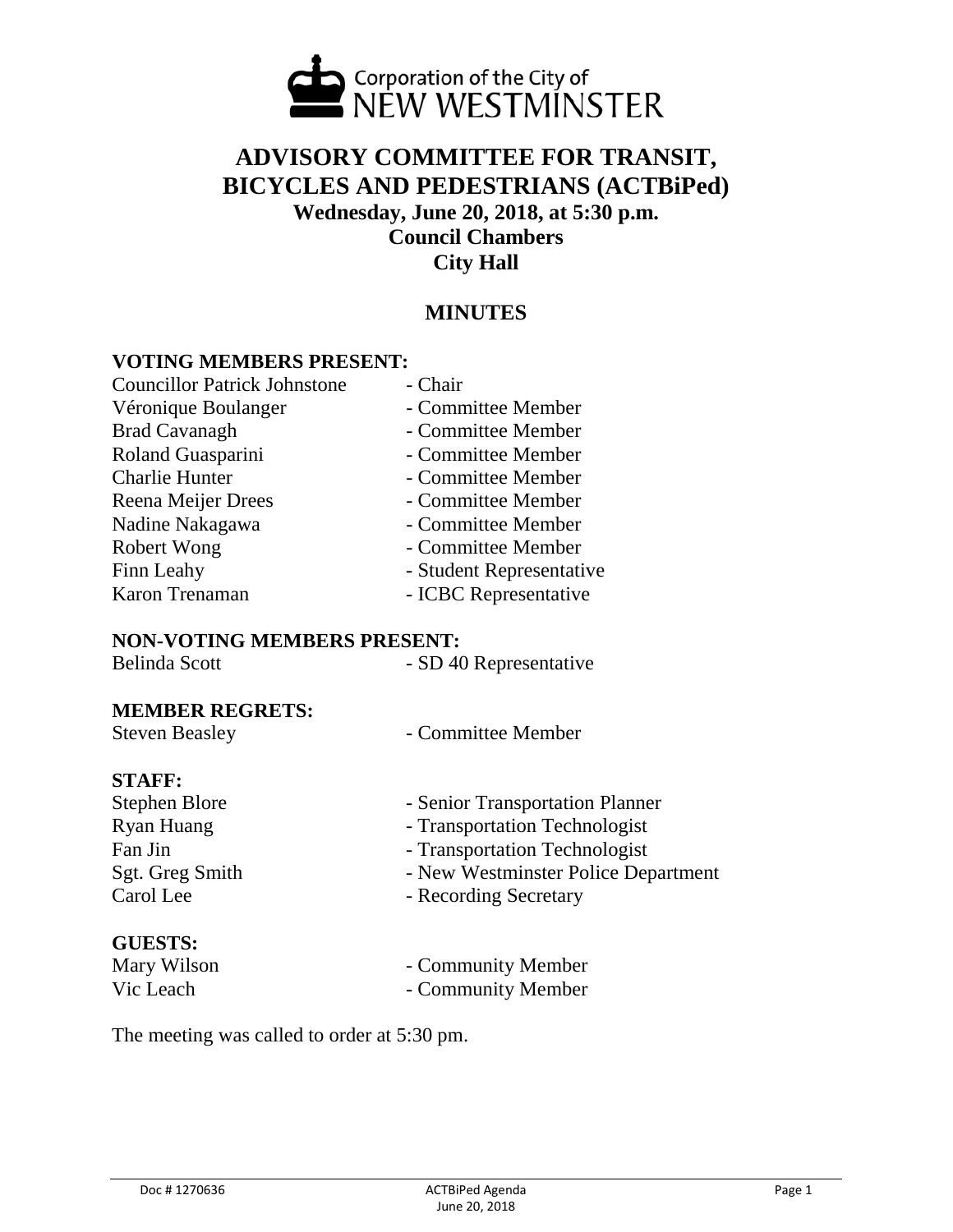# **1.0 ADDITIONS TO AGENDA & ADOPTION OF AGENDA**

### **1.1 Adoption of the Agenda of June 20, 2018**

# **MOVED and SECONDED**

*THAT the Agenda of the Advisory Committee for Transit, Bicycles and Pedestrians meeting held on June 20, 2018 be adopted.*

# **CARRIED.**

All members of the Committee present voted in favour of the motion.

# **2.0 ADOPTION OF MINUTES**

# **2.1. Adoption of the Minutes of April 18, 2018**

# **MOVED and SECONDED**

*THAT the Minutes of the Advisory Committee for Transit, Bicycles and Pedestrians meeting held on April 18, 2018 be adopted with the following amendment:*

• *Page 3, final bullet of Item 3.1 – Replace "…requested that the overpass be made wider to more easily accommodate cyclists" with "…requested that the corners of the overpass be widened to make them more maneuverable by cyclists".*

# **CARRIED.**

All members of the Committee present voted in favour of the motion.

### **3.0 PRESENTATIONS**

There were no items.

### **4.0 UNFINISHED BUSINESS**

There were no items.

#### **5.0 NEW BUSINESS**

### **5.1 Bus Shelter Prioritization – Fan Jin (see item 7.1)**

Fan Jin, Transportation Technologist, summarized the report, dated June 20, 2018, that was provided with the agenda material and provided the following information:

• The contract with Pattison Outdoor Advertising (POA) expires in 2023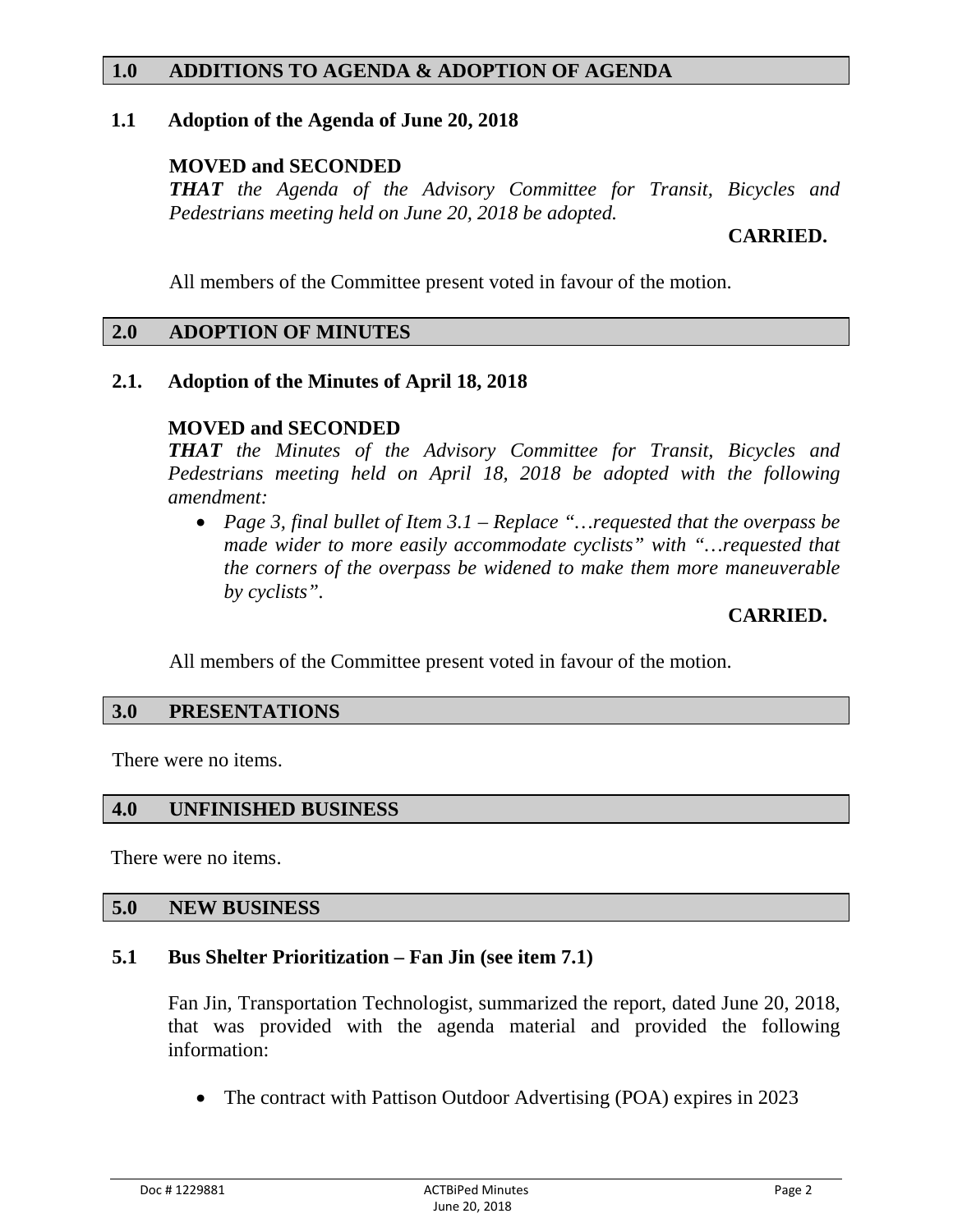- Committee input on the criteria to be used to determine the location of bus shelters would be welcomed
- A sub-committee meeting may be scheduled towards the end of 2018 if the Committee members see value in providing input into how the city plans  $\&$ prioritizes transit shelters.

In response to questions from the Committee, Mr. Jin and Stephen Blore, Senior Transportation Planner, provided the following information:

- The current program does not permit advertising on City-owned bus shelters
- There are some bus stops that are not owned by POA
- The stops inside the bus loops at SkyTrain stations are the responsibility of TransLink
- POA may install smaller bus shelters where the right-of-way is not sufficient to accommodate a standard shelter.

The Committee noted the following:

- There are approximately 200 bus stops that do not currently have shelters
- POA determines where to install bus shelters based on the advertising value
- Suggestions regarding the criteria for bus shelters:
	- o Shelters at New Westminster, 22nd Street and Braid Street SkyTrain stations should be prioritized
	- o Priority should be placed on bus stops at seniors' destinations and on the route to schools
	- o Priority should be placed on transit hubs not served by TransLink
	- o Need to determine the criteria to prioritize investments in bus shelters
	- o Need to consider protection from the sun as well as rain
	- o Suggestion to install solar panels or a wind turbine on the bus shelters to provide lighting for the bus shelter
- Suggestions regarding negotiation of the new POA contract:
	- o Need to negotiate the installation of more than one bus shelter per year to achieve the target of having 75% of all feasible stops provided with adequate weather protection and seating by 2020
	- o Need to compare the number of bus shelters in the City with neighbouring municipalities
- Suggestion to charge for on street parking throughout the City to raise funds for transit infrastructure, including bus shelters
- Suggestion that the City hold a design contest for low cost functional bus shelters
- Agreement to hold a sub-committee meeting towards the end of 2018 to provide input into the negotiation of the POA contract, and to review the city process/criteria.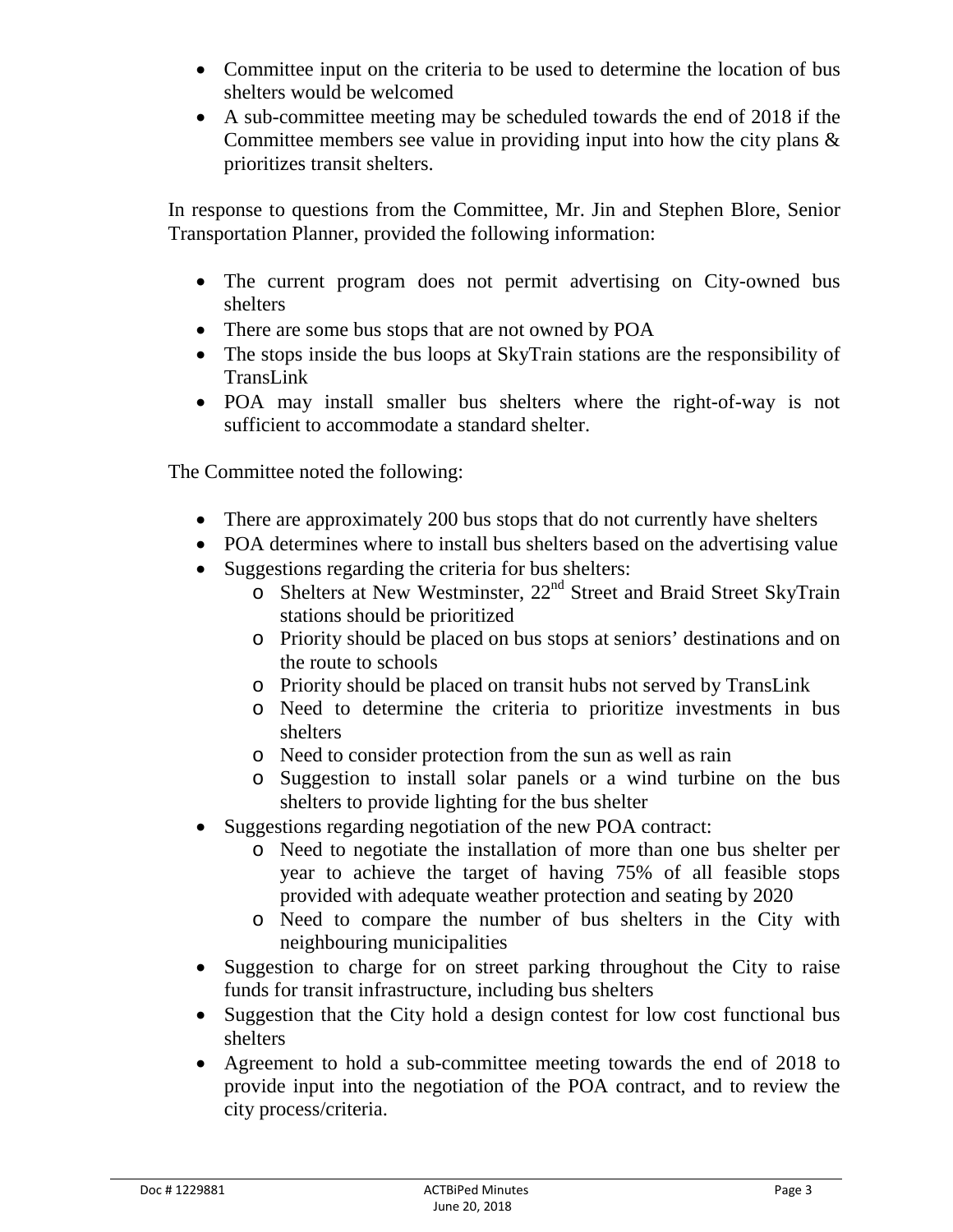# **5.1 Construction Work Zone Traffic Control Guidelines for Pedestrians and Cyclists – Ryan Huang (see item 7.2)**

Ryan Huang, Transportation Technologist, summarized the report, dated June 20, 2018, that was provided with the agenda material and sought input for the guideline development.

In response to questions from the Committee, Mr. Huang and Stephen Blore, Senior Transportation Planner, provided the following information:

- Education is provided on the guidelines to contractors and developers when the building permit is issued
- The guidelines will be enforced during the construction period
- Goal of issuing the guidelines in time for use during the summer 2018 construction season.

The Committee provided the following input:

- Road cuts and hazards should be clearly marked
- Cyclists should be separated from hazards at all times
- Replace the words "should" with "shall" or "will" throughout the guideline
- Suggestion to include a telephone number on the signage for the public to register complaints
- Amend the drawings to reflect the reality of the existence of parking lanes, sidewalks and bike lanes
- Increase the expectations for sidewalk closures of longer duration
- Strengthen the language regarding requirements to provide access for mobility devices
- Consider the requirement for flagging crews for pedestrians and cyclists when there is intersecting vehicular traffic
- Confusion caused by the signage indicated in Diagram 3 Bicycle Lane Closed – Share the Road
- Suggestion that Diagram 1 Bicycle Lane Shift be the default option and the remaining cyclist options be eliminated:
	- o Cyclists should be permitted to utilize the sidewalk rather than merging into the traffic
- Adopt a regional approach to signage for cyclists and pedestrians
- Consider where to place the signs so that they do not become a barrier to cyclists and pedestrians.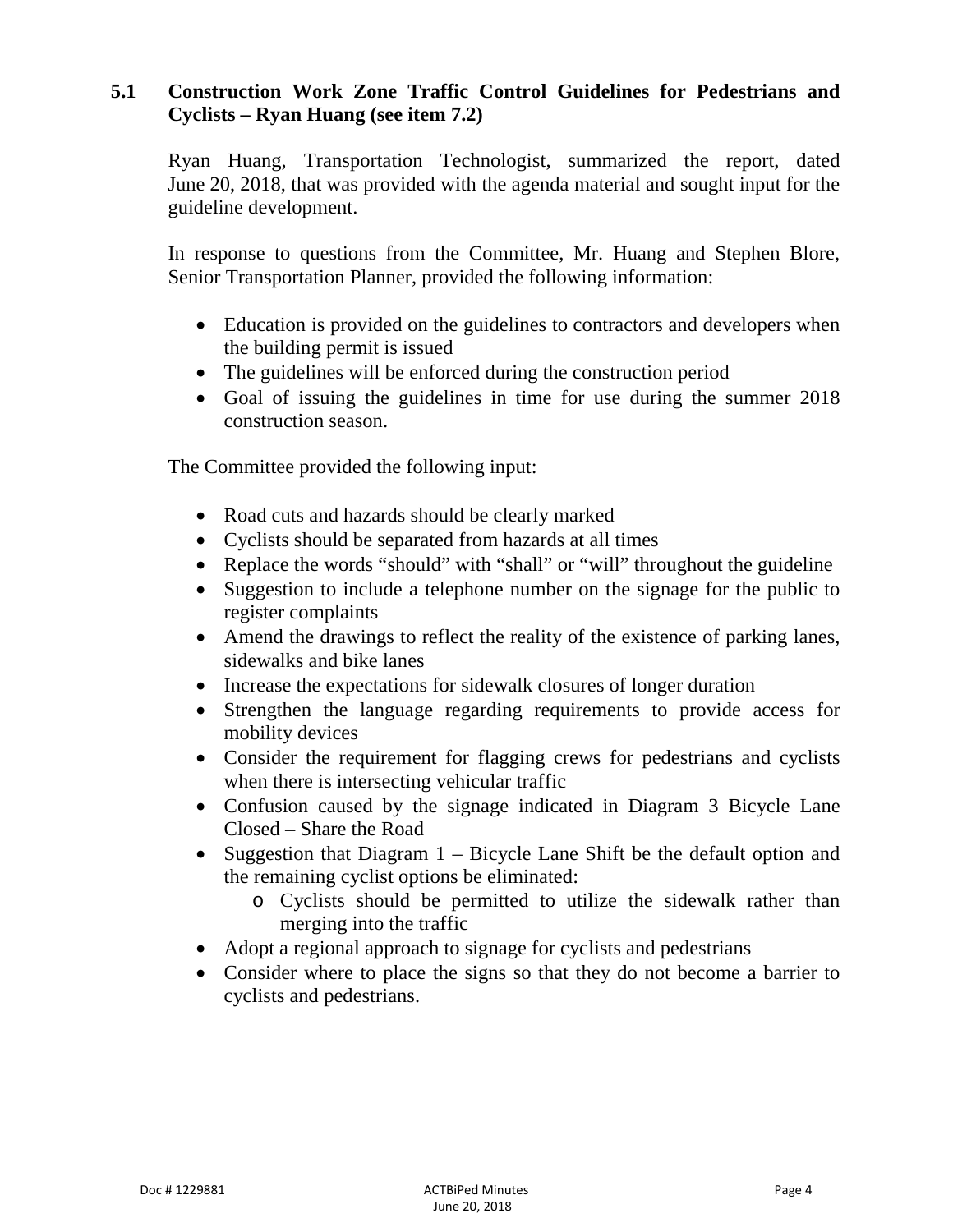# **5.2 Rotary Crosstown Greenway – Verbal Update – Stephen Blore**

Stephen Blore, Senior Transportation Planner, provided the following information:

- A streetside event was held on June 10, 2018 to obtain input from cyclists using the Rotary Crosstown Greenway during Bike to Work Week
- An additional community engagement session was held on June 14, 2018 at Century House to obtain input on the design of the Rotary Crosstown Greenway
- The corridor is scheduled to be upgraded in conjunction with the utility work that will be undertaken in 2019
- A sub-committee meeting will be scheduled in late 2018/early 2019 if Committee members are interested in reviewing the draft design of the Rotary Crosstown Greenway.

The Committee noted the following:

- Suggestion to provide some infrastructure for committed cyclists
- Agreement to hold a sub-committee meeting in late 2018/early 2019 to review the draft design of the Rotary Crosstown Greenway.

# **5.3 East Columbia Great Street – Stephen Blore (see item 7.3)**

Stephen Blore, Senior Transportation Planner, summarized the report, dated June 20, 2018, that was provided with the agenda material and sought feedback on additional principles and assumptions to be included.

In response to questions from the Committee, Mr. Blore advised that the locations of the emergency room and admissions access will be determined as part of the redesign of the Royal Columbian Hospital.

The Committee provided the following feedback:

- Bike facilities should be at street, not at sidewalk, level
- Connect the Central Valley Greenway to Fader Street
- There should be an indication that cyclists who do not wish to use the elevated bike facilities can use the street
- Include raised crosswalks between Sherbrooke and Braid Streets to make the street more pedestrian friendly
- Need to improve the cyclist and pedestrian connection between Brunette Avenue and East Columbia Street.

# **5.4 Downtown Transportation Plan – Update – Stephen Blore (see item 7.4)**

Stephen Blore, Senior Transportation Planner, summarized the report, dated June 20, 2018, that was provided with the agenda material.